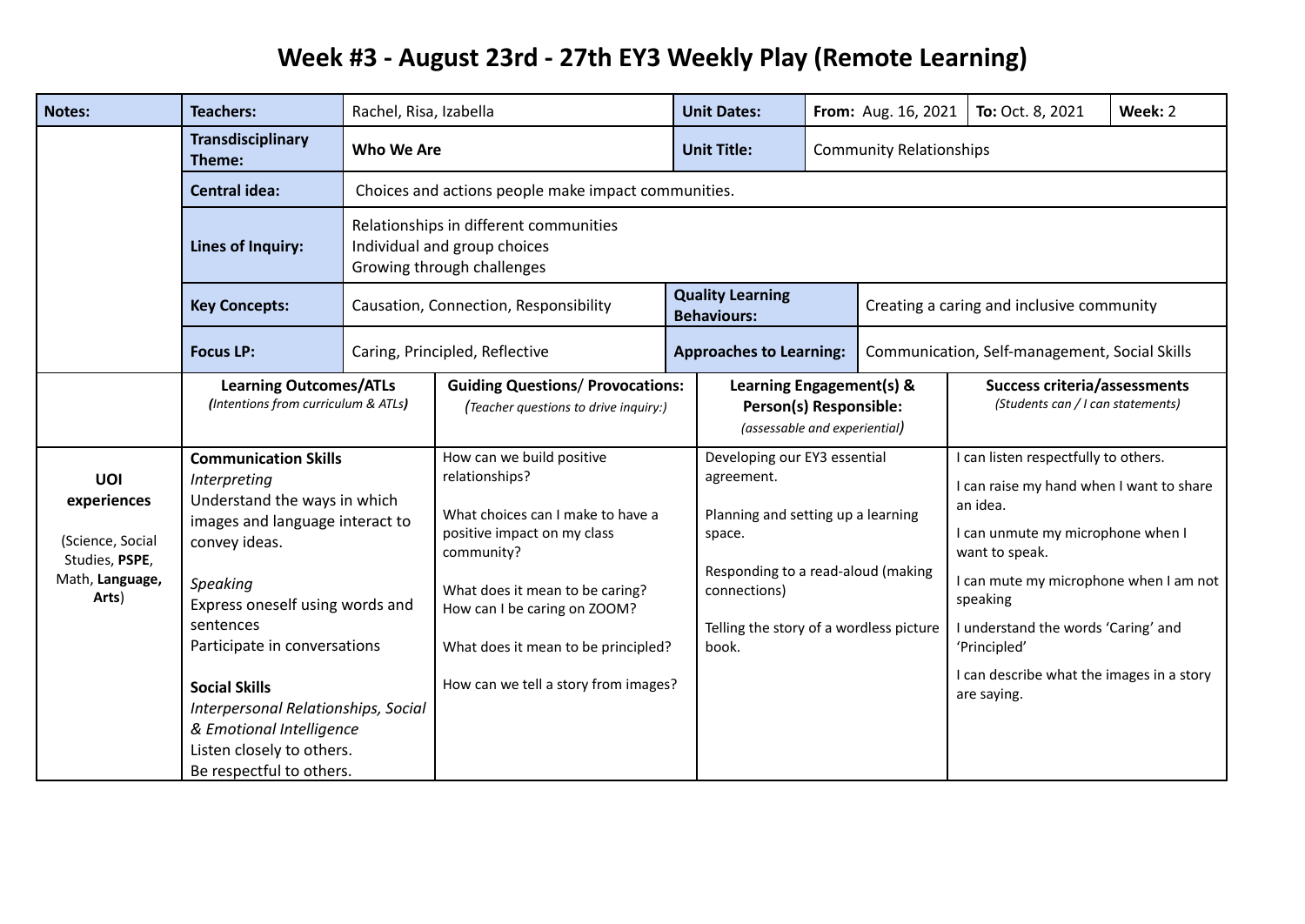|                  | Describe duration using months,    | What day is it today (yesterday/ | Daily calendar                 | I understand that calendars can be used   |
|------------------|------------------------------------|----------------------------------|--------------------------------|-------------------------------------------|
| UOI              | weeks, days and hours              | tomorrow)?                       |                                | to find the date.                         |
| experiences      |                                    |                                  | Recognizing and constructing   |                                           |
|                  | Investigate and describe patterns  | What is a pattern?               | patterns.                      | I can recognize and describe patterns     |
| (Science, Social | with objects                       |                                  |                                | with objects.                             |
| Studies, PSPE,   |                                    | What does it mean to measure     | Measurement using non-standard |                                           |
| Math, Language   | Measure and compare the lengths    | something?                       | units.                         | I can use tools to measure the attributes |
| Arts)            | and capacities of pairs of objects |                                  |                                | of objects.                               |
|                  | using uniform, informal units.     | How can we measure things?       | Seesaw activities              |                                           |
|                  |                                    |                                  |                                |                                           |